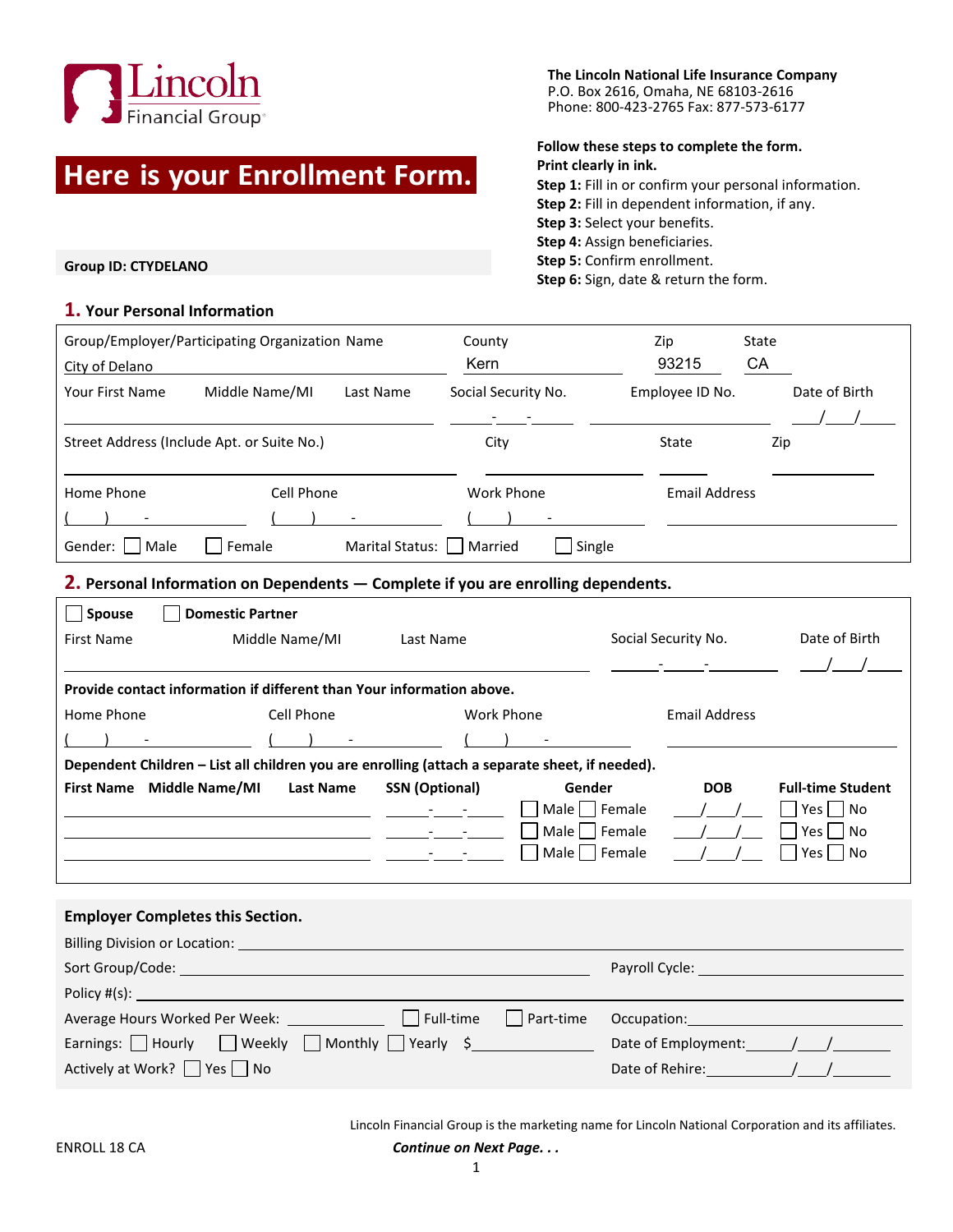# **3. Benefit Selection — Choose your benefits.**

| and exclusions stated in the policy and certificate. (Spouse includes your Domestic Partner.) |                       |                                                                                                                                                                                   |                               |                                        |  |  |
|-----------------------------------------------------------------------------------------------|-----------------------|-----------------------------------------------------------------------------------------------------------------------------------------------------------------------------------|-------------------------------|----------------------------------------|--|--|
|                                                                                               |                       | <b>Basic Group Insurance</b>                                                                                                                                                      |                               |                                        |  |  |
| <b>Employer Completes</b><br>this section.                                                    |                       | <b>Type of Insurance</b>                                                                                                                                                          | Amount of<br><b>Insurance</b> | <b>Total Premium</b><br>(Semi-monthly) |  |  |
| <b>Class</b>                                                                                  | <b>Effective Date</b> |                                                                                                                                                                                   |                               |                                        |  |  |
|                                                                                               |                       | Life & AD&D                                                                                                                                                                       |                               | Your Employer<br>pays                  |  |  |
|                                                                                               |                       | Voluntary Life & AD&D<br>No*<br><b>Yes</b><br>\$25,000<br>$\overline{\phantom{a}}$ 50,000<br>\$100,000<br>\$75,000<br>$\Box$ \$150,000 $\Box$ \$175,000<br>\$125,000<br>\$200,000 |                               |                                        |  |  |
|                                                                                               |                       |                                                                                                                                                                                   | Ś.                            |                                        |  |  |
|                                                                                               |                       | <b>Voluntary Dependent (Spouse Only)</b><br>$No*$<br>Life & AD&D<br>Yes $ $<br>$\Box$ \$5,000 $\Box$ \$10,000 $\Box$ \$15,000                                                     |                               |                                        |  |  |
|                                                                                               |                       | $\Box$ \$20,000 $\Box$ \$25,000<br>You must be enrolled for Life & AD&D insurance in order<br>to add spouse and/or child insurance.                                               | Ś.                            |                                        |  |  |
|                                                                                               |                       | Voluntary Dependent (Child Only)<br>$No*$<br>Life Only<br><b>Yes</b><br>You must be enrolled for Life insurance in order to add<br>spouse and/or child insurance.                 | \$10,000                      |                                        |  |  |

**Mark the box or boxes for each type of group insurance you are applying for. All insurance amounts are subject to the limitations** 

\*By selecting "No," application for insurance at a later date may require further medical information and/or a physical exam, which will be at my own expense.

--Actual deductions may vary slightly from above illustrations due to rounding--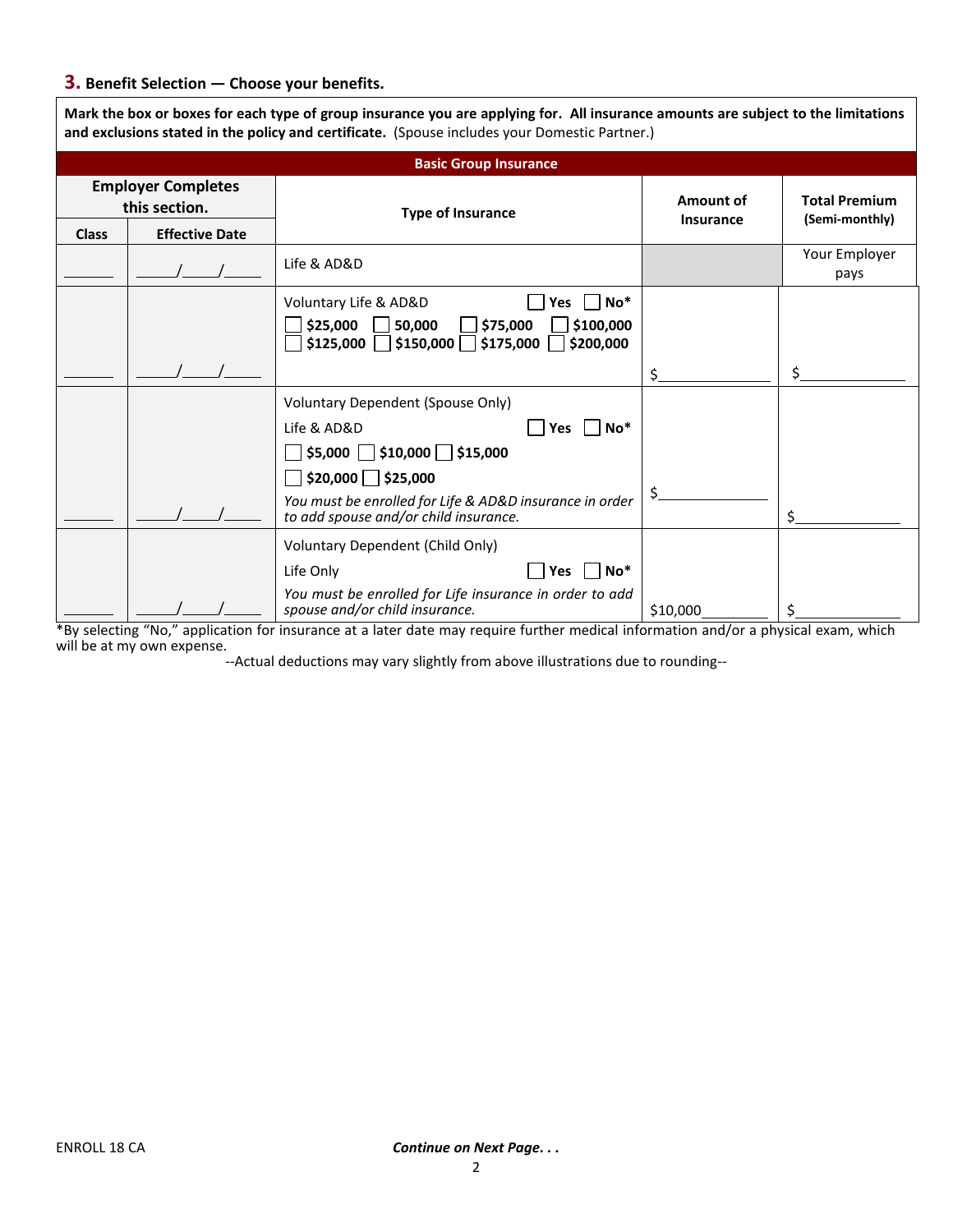#### **4. Select Your Beneficiaries — Choose who receives your insurance benefits.**

| <b>Primary Beneficiary(ies)</b><br>The Primary Beneficiary is the person(s) you identify to receive insurance benefits upon your death.                                    |               |                     |            |   |                     |           |
|----------------------------------------------------------------------------------------------------------------------------------------------------------------------------|---------------|---------------------|------------|---|---------------------|-----------|
| If more than three Primary Beneficiaries, please attach a separate sheet of paper.<br>If multiple Primary Beneficiaries, total percentage of all combined must equal 100%. |               |                     |            |   |                     |           |
| <b>First Name</b>                                                                                                                                                          |               | Middle Initial      |            |   |                     | Last Name |
| <b>Street Address</b>                                                                                                                                                      |               | City                |            |   | State               | Zip       |
| <b>Social Security Number</b>                                                                                                                                              | Date of Birth | Relationship to You | Percentage |   | <b>Phone Number</b> |           |
| $\frac{1}{2}$ $\frac{1}{2}$ $\frac{1}{2}$ $\frac{1}{2}$ $\frac{1}{2}$ $\frac{1}{2}$                                                                                        |               |                     |            | % |                     |           |
| <b>First Name</b>                                                                                                                                                          |               | Middle Initial      |            |   |                     | Last Name |
| <b>Street Address</b>                                                                                                                                                      |               | City                |            |   | State               | Zip       |
| <b>Social Security Number</b>                                                                                                                                              | Date of Birth | Relationship to You | Percentage |   | <b>Phone Number</b> |           |
|                                                                                                                                                                            | $\sqrt{1}$    |                     |            | % |                     |           |
| <b>First Name</b>                                                                                                                                                          |               | Middle Initial      |            |   |                     | Last Name |
| <b>Street Address</b>                                                                                                                                                      |               | City                |            |   | State               | Zip       |
| <b>Social Security Number</b>                                                                                                                                              | Date of Birth | Relationship to You | Percentage |   | <b>Phone Number</b> |           |
|                                                                                                                                                                            |               |                     |            | % |                     |           |

#### **Contingent Beneficiary(ies) and Other Beneficiary Designations**

A Contingent Beneficiary will receive benefits only if the Primary Beneficiary(ies) does not survive you. Please attach a separate sheet to identify a Contingent Beneficiary. If multiple Contingent Beneficiaries, total percentage of all combined must equal 100%. To name a Beneficiary(ies) by product, attach a separate sheet identifying product and beneficiary.